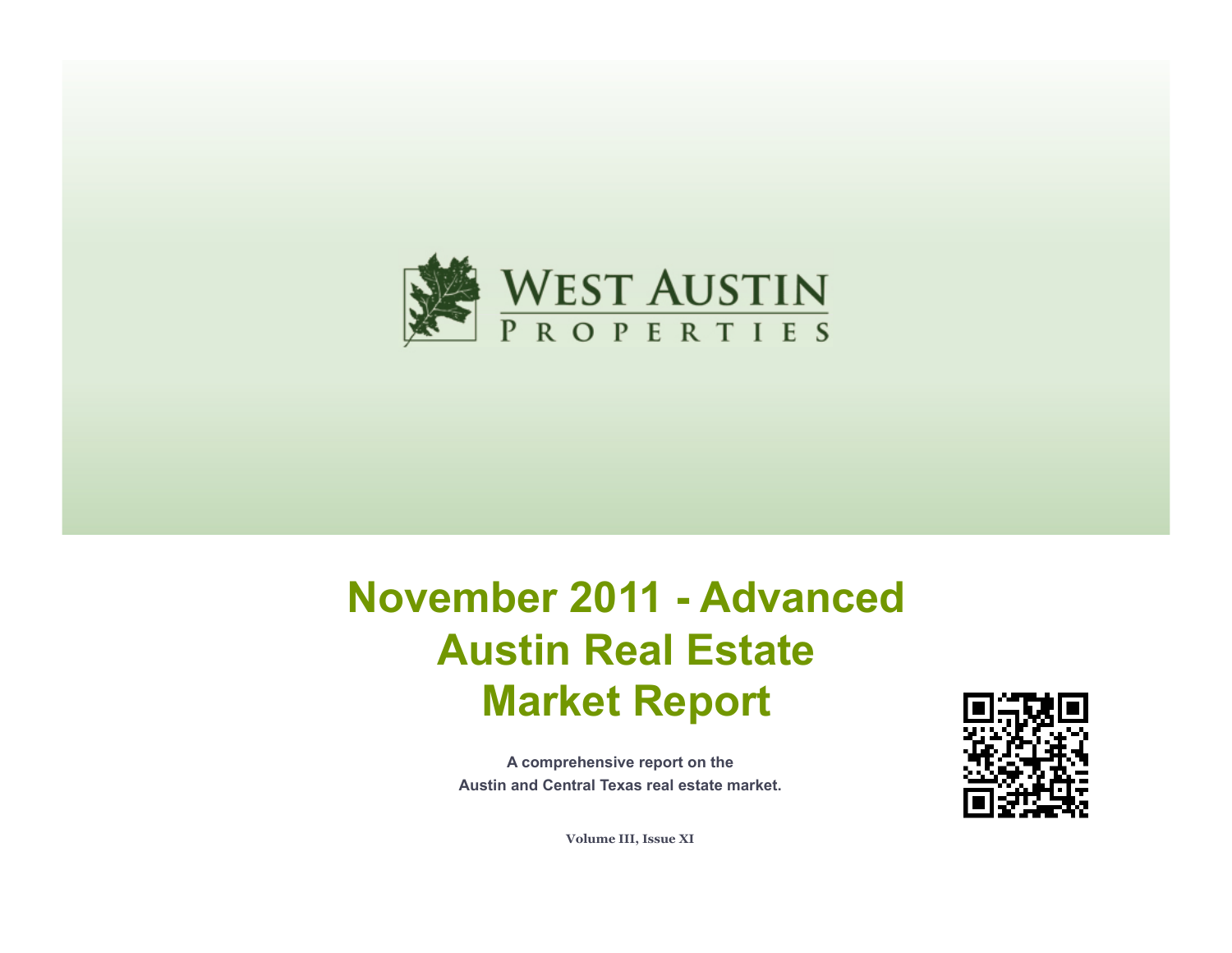

# Temperatures cool…Market changing and moving from "Seller's to Balanced"

Historically, in the fall the number of houses for sale and the number of sales and pending sales decrease. While this was true for October, it may not be the norm for the upcoming months for several reasons.

Several key observers of the Austin market believe the Austin market has "bottomed out and that the economy is outperforming the nation as a whole" on several fronts:

- The Rice University Kinder Institute for Urban Research in July places Austin as the 11th fastest growing city nationwide by having added nearly half a million residents in the last decade, and predicted 6,000 new residents this summer
- The Federal Reserve Bank of Texas predicted that the Austin metro area would add 7,000 to 11,000 jobs in 2011.
- The devastating fires in Bastrop and Steiner Ranch destroyed over 1500 homes, and most families affected are predicted to stay in the Austin metro area. 1500 families represent 25% of the total sales of homes in September.
- Layoff of state workers due to state budget restrictions has been less than anticipated.
- The rental market is saturated and people have to live somewhere.

Our analysis is the Austin market is defined as a "Balanced Market" with slightly less that 6 months of inventory for sale. Prior to this month, Austin had been a "Normal Seller's Market" for the prior 6 months!

At the end of October, pending sales of houses under contract were at the highest levels in any October since 2006. Pending sales have been at their highest levels since 2006 for 5 months!

For October, demand for homes overall weakened slightly. The Austin market went from 5.97 months of inventory to 6.29 months of inventory. This means for October, compared to September, there were more homes for sale compared to sales in the month.

The Austin market is also changing by price levels. Below \$300,000 the market is defined as a Normal Seller's Market. Between \$300,000 and \$700,000 the market is between a Balanced and Normal Buyer's Market. Over \$700,000 the market is an Extreme Buyer's Market.

Buying and selling in this market requires a deep understanding of the history and pressures in each area of town and each price band.

We hope this West Austin Properties Advanced Market Report with detailed information by price range, zip code and area help you make the best decisions for you and your family

It is our pleasure to deliver it to you so you can spot trends as we see them.

Please, call us if we can provide you any additional information.

Laura Duggan, Gail Boston and Katy Duggan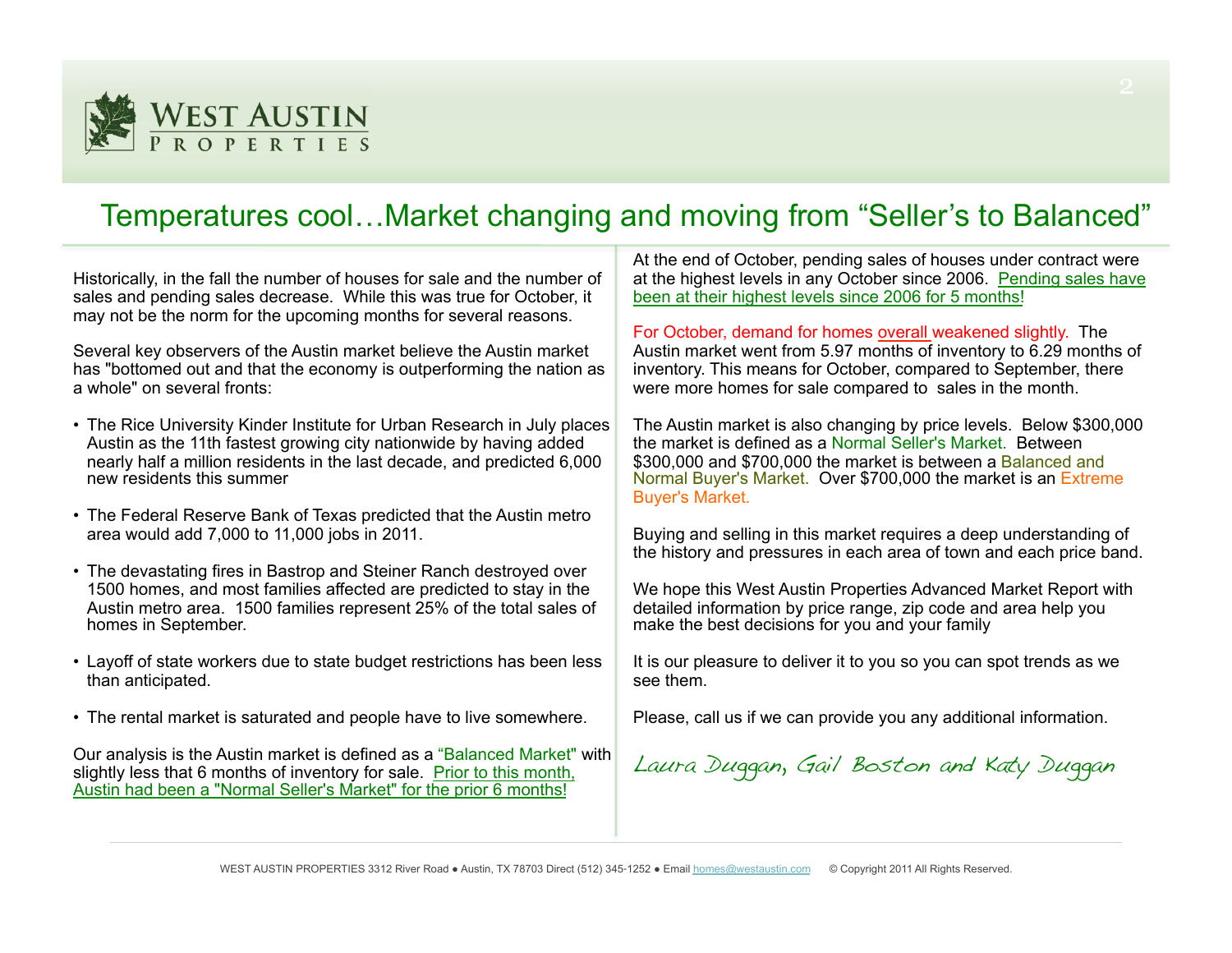# **Summary of the Austin Market**



#### **Quick stats if you do not have time for pictures… get your Austin real estate update in less than 1 minute.**

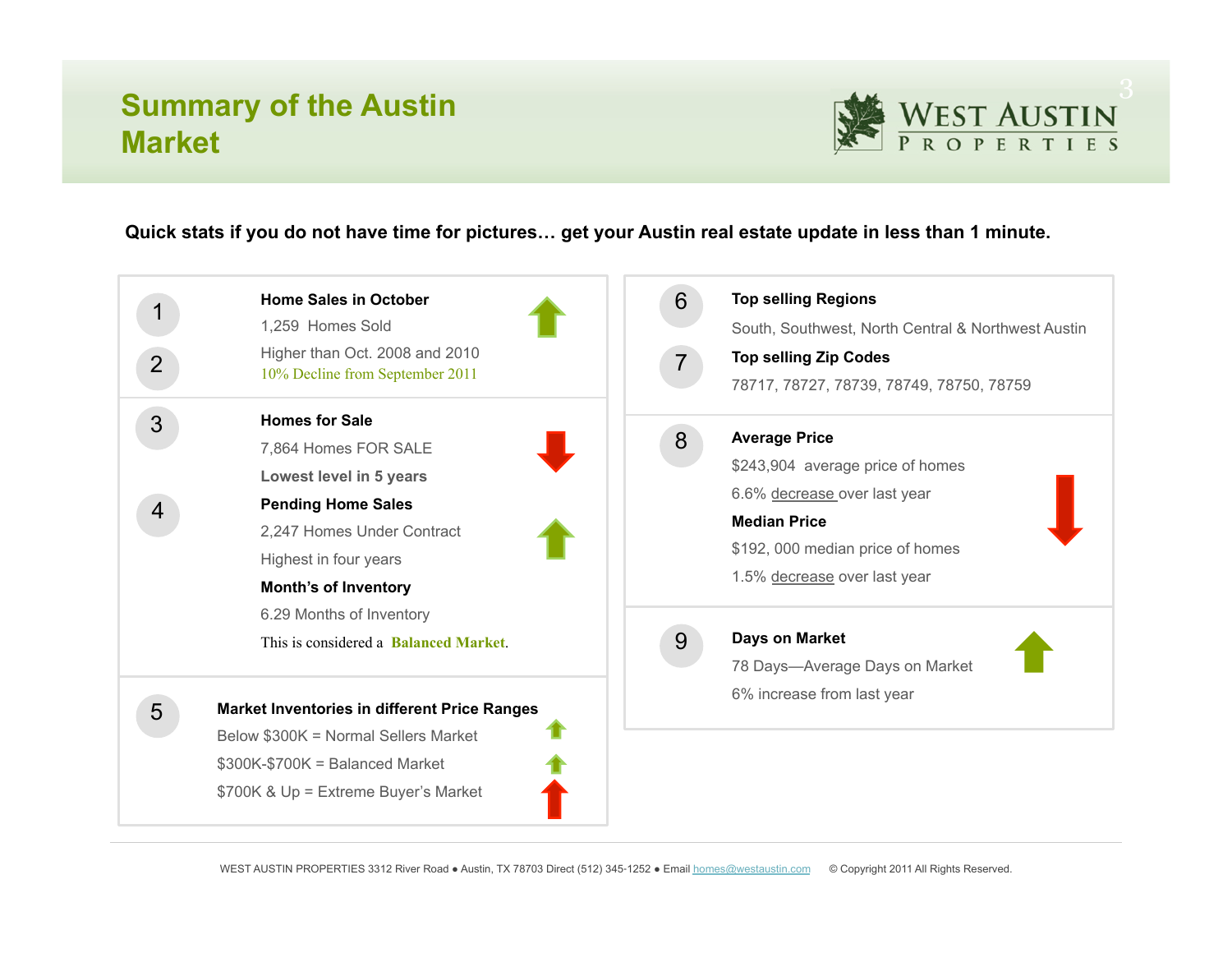### **Year to Date Sales – October 2011**



1

Year-to-date sales in Austin are down 2% from last year. However, last year was impacted by the first time homebuyer tax incentive. Sales for the year are 6% lower than two years ago.



#### Year-to-date comparison

WEST AUSTIN PROPERTIES 3312 River Road · Austin, TX 78703 Direct (512) 345-1252 · Email homes@westaustin.com © Copyright 2011 All Rights Reserved.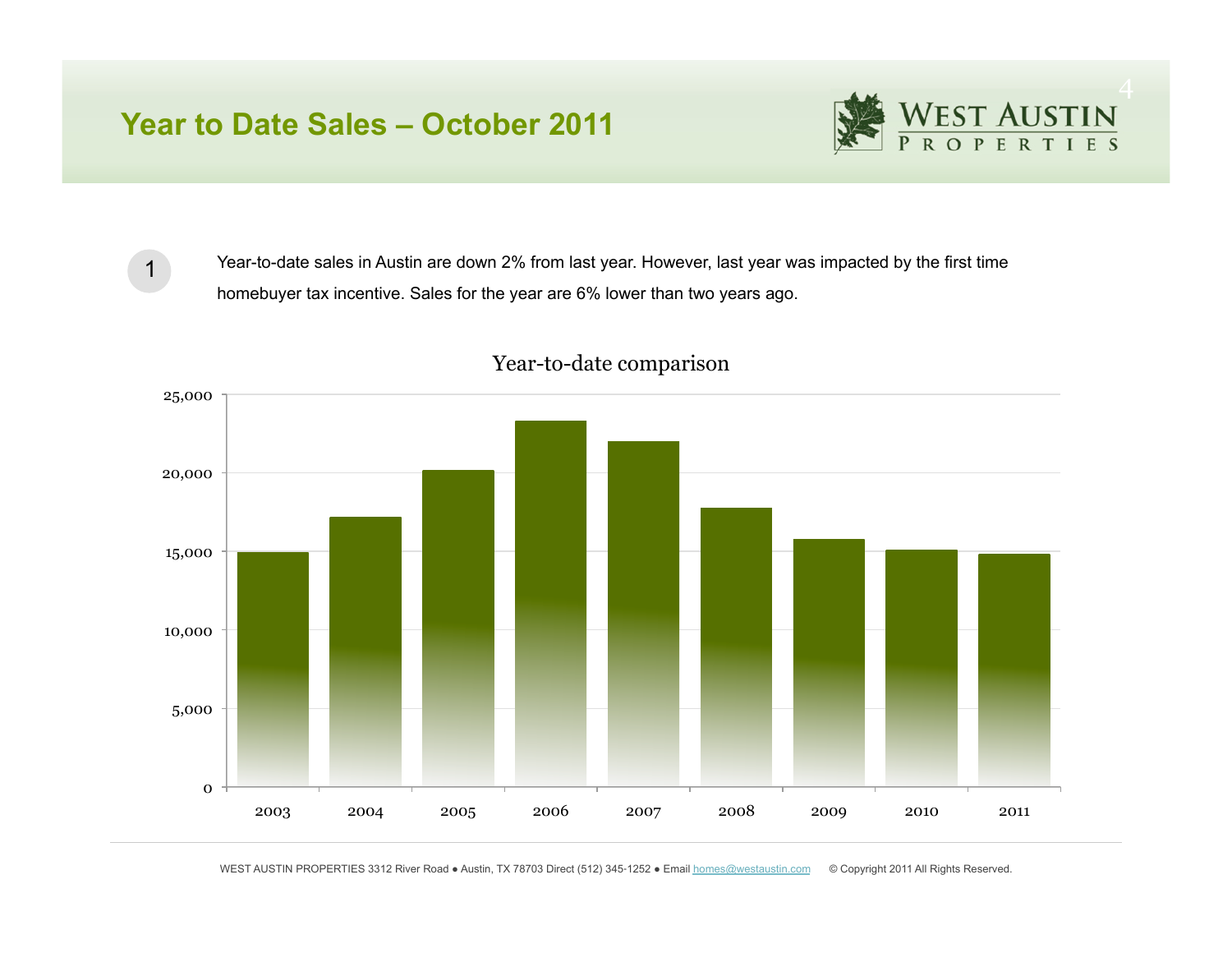# **Homes Sold per Month**



2

The chart below follows the trends of number of sold homes during any given month. Last month there were 1,250 homes sold in Austin, Texas. More homes sold in October 2011 than in 2010, however, sales were 29% below 2009 and 2007.

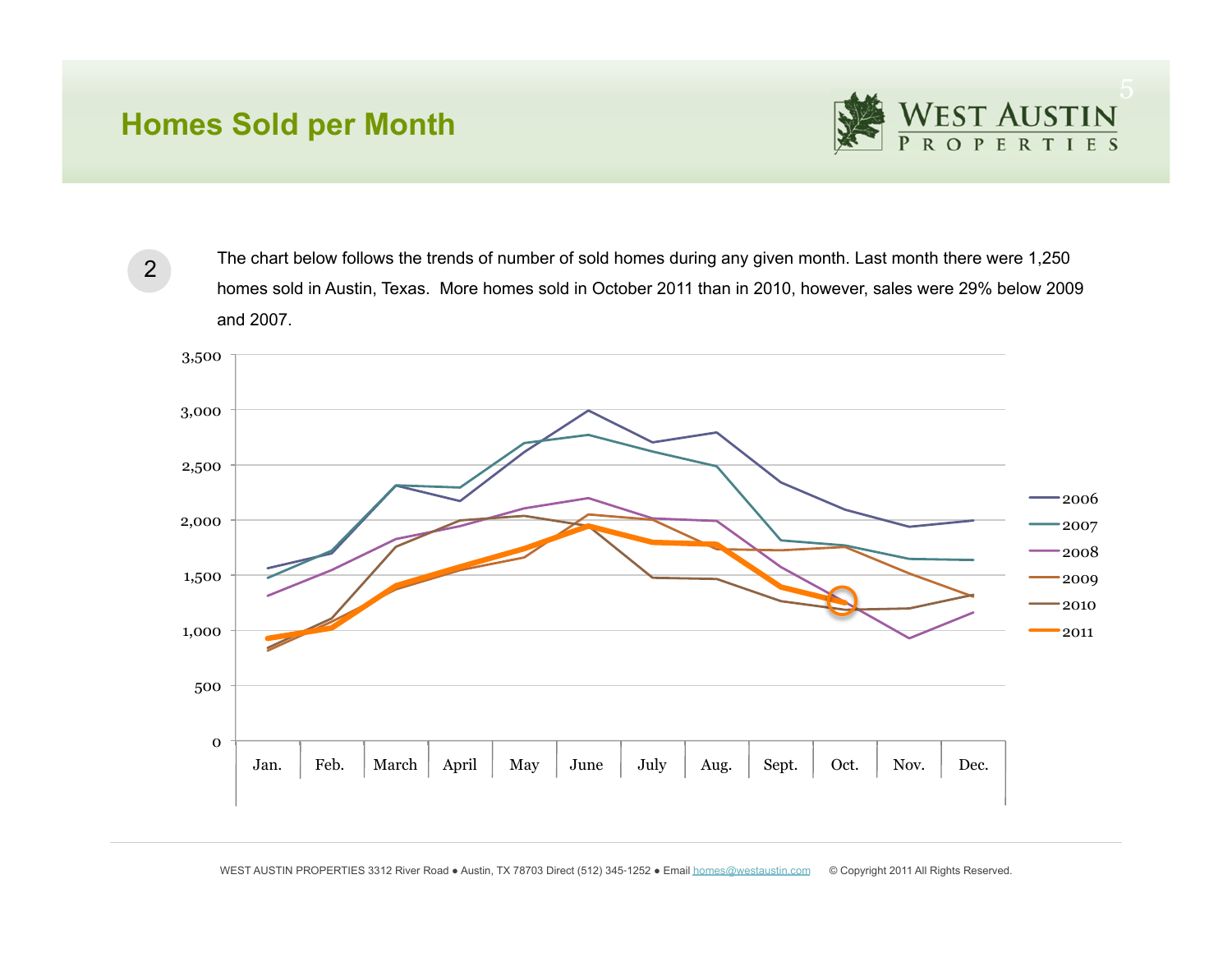### **Homes For Sale**



3

The chart below follows the trends of number of homes for sale during any given month. Last month there were **7,864 homes for sale Austin, Texas. There are fewer homes for sale at this time than in the last 5 years. There are 22% fewer homes for sale than last year at this time.** 

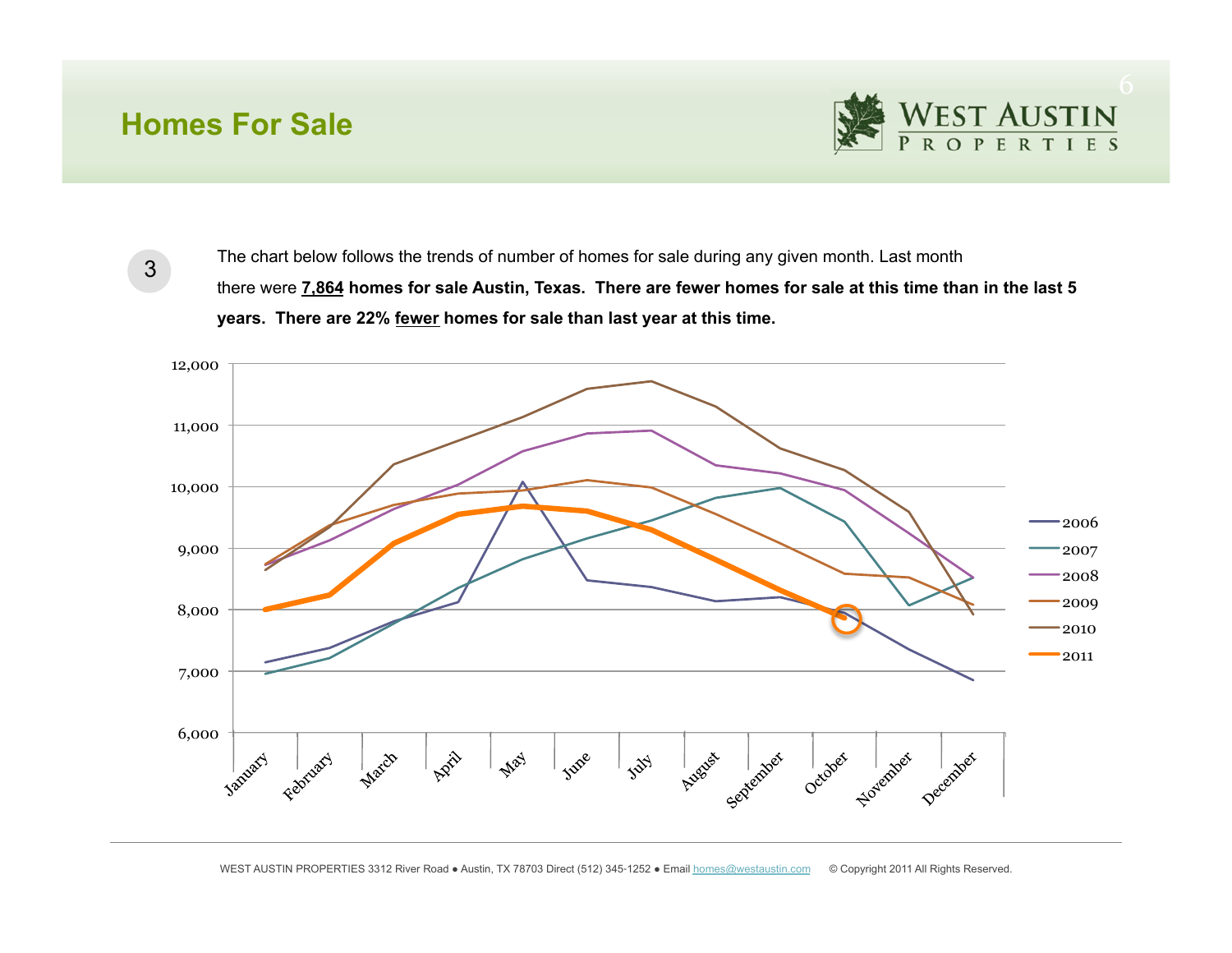### **Pending Sales per Month**



4

The chart below tracks the number of Pending Sales in the market. These are homes that are Under Contract that have yet to close. This month there are **2,247 homes Pending in Austin, Texas.** This is higher than 2010, 2009, 2008, and 2007. **It is a sign that demand is strong.**

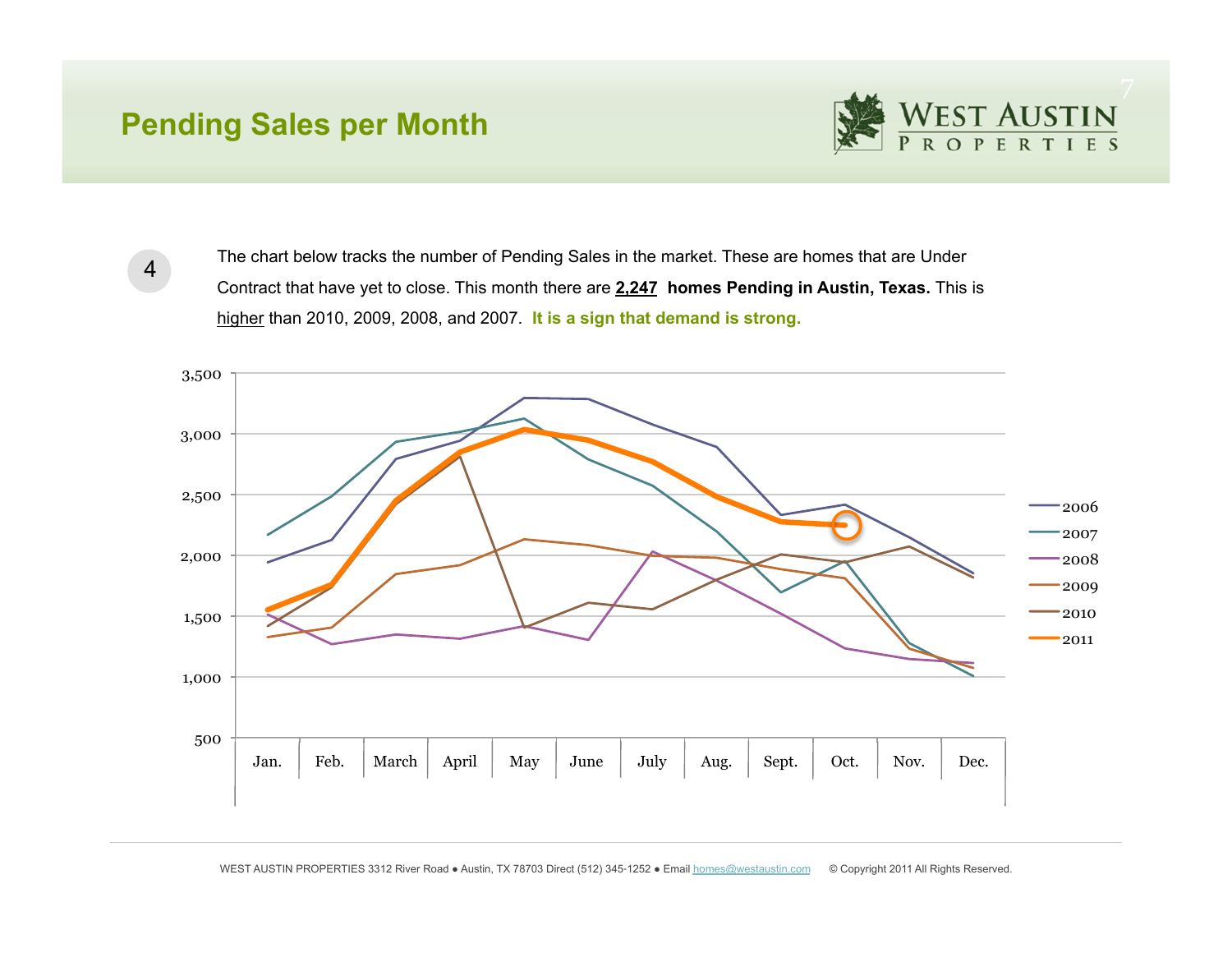# **Home Sales by Price Band-September 2011**



Austin has seen a surge of sales in the lower price ranges in July and August. That, combined with a lower number of homes for sale has created an overall **Balanced Market.** 

5

The under \$300K price range is a **Normal Seller's Market, while the \$300K to \$700K** price range is a **Balanced Market. The over \$700K price range is an Extreme Buyer's Market.**

| <b>Price Range</b>       | # of Solds | <b>Active Listings</b>         | Months of Inventory | <b>Market</b>                 |  |  |  |  |  |
|--------------------------|------------|--------------------------------|---------------------|-------------------------------|--|--|--|--|--|
| \$0-\$100k               | 116        | 554                            | 4.78                | <b>Normal Seller's Market</b> |  |  |  |  |  |
| \$100-\$200k             | 524        | 2730                           | 5.21                | <b>Normal Seller's Market</b> |  |  |  |  |  |
| \$200-\$300k             | 291        | 1721                           | 5.91                | <b>Normal Seller's Market</b> |  |  |  |  |  |
| \$300-\$400k             | 135        | 945                            | 7.00                | <b>Balanced Market</b>        |  |  |  |  |  |
| \$400k-\$500k            | 67         | 587                            | 8.76                | <b>Balanced Market</b>        |  |  |  |  |  |
| \$500-\$600k             | 46         | 350                            | 7.61                | <b>Balanced Market</b>        |  |  |  |  |  |
| \$600-\$700k             | 20         | 178                            | 8.90                | <b>Balanced Market</b>        |  |  |  |  |  |
| \$700-\$800k             | 11         | 142                            | 12.91               | <b>Extreme Buyer's Market</b> |  |  |  |  |  |
| \$800-\$900k             | 9          | 111                            | 12.33               | <b>Extreme Buyer's Market</b> |  |  |  |  |  |
| \$900-\$1M               |            | 79                             | 15.80               | <b>Extreme Buyer's Market</b> |  |  |  |  |  |
| $$1-$2M$                 | 21         | 303                            | 14.43               | <b>Extreme Buyer's Market</b> |  |  |  |  |  |
| \$2-\$3M                 | 3          | 75                             | 25.00               | <b>Extreme Buyer's Market</b> |  |  |  |  |  |
| \$3M<                    |            | 85                             | 85.00               | <b>Extreme Buyer's Market</b> |  |  |  |  |  |
| <b>Overall MKT</b>       | 1250       | 7864                           | 6.29                | <b>Balanced Market</b>        |  |  |  |  |  |
|                          |            |                                |                     |                               |  |  |  |  |  |
| 12+ Months of Inventory  |            | <b>Extreme Buyer's Market</b>  |                     | <b>High Depreciation</b>      |  |  |  |  |  |
| 9-12 Months of Inventory |            | Normal Buyer's Market          |                     | Moderate Depreciation         |  |  |  |  |  |
| 6-9 Months of Inventory  |            | <b>Balanced Market</b>         |                     | Flat/Moderate Depreciation    |  |  |  |  |  |
| 3-6 Months of Inventory  |            | Normal Seller's Market         |                     | Moderate Appreciation         |  |  |  |  |  |
| 0-3 Months of Inventory  |            | <b>Extreme Seller's Market</b> |                     | <b>High Appreciation</b>      |  |  |  |  |  |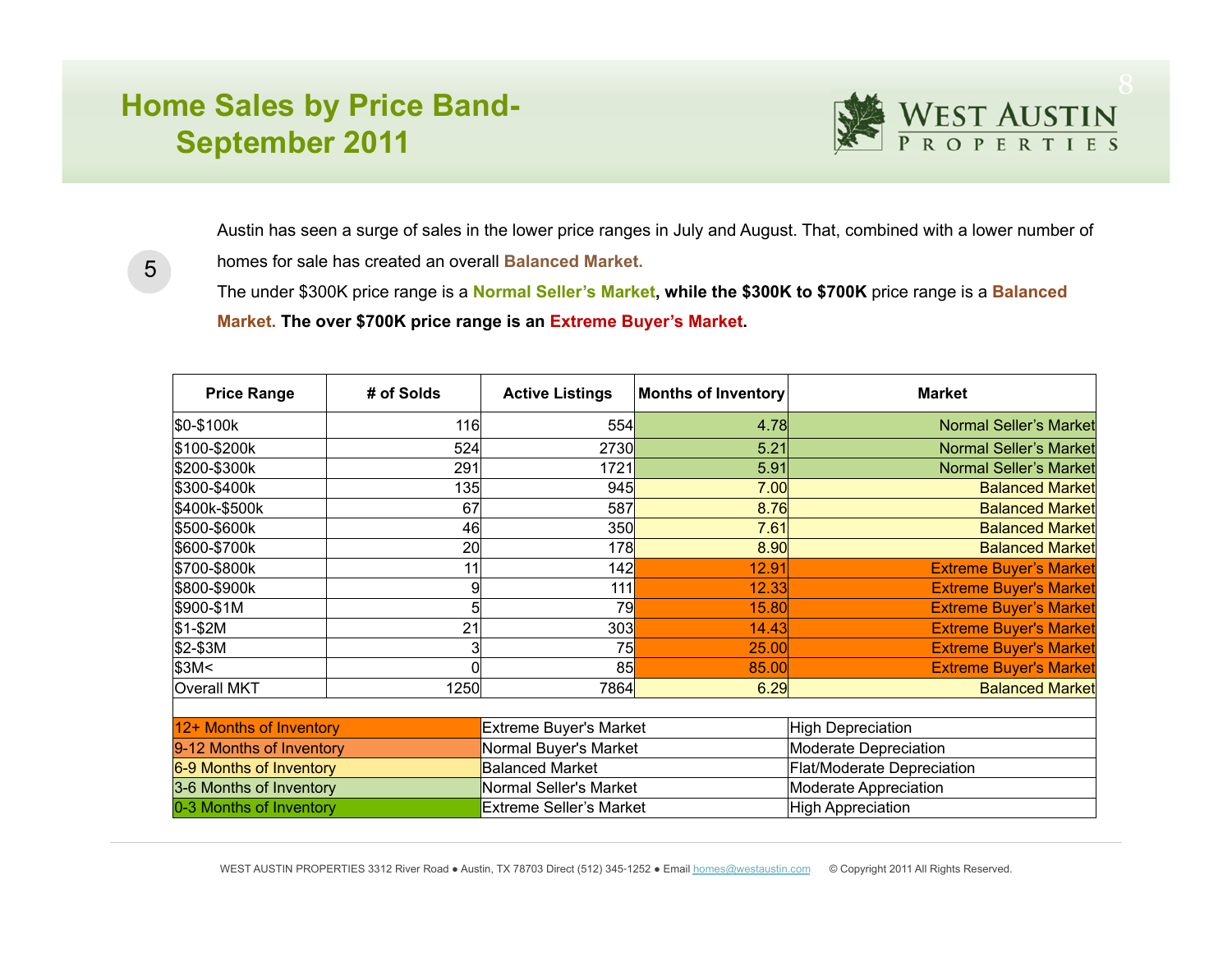# **Home Sales by Region-September 2011**



6

The chart below provides detail of how well each region of Austin and the surrounding cities are selling. The **South, Southwest, North Central and Northwest** regions continue to outperform the rest of the market. Eight out of 14 markets have less than 6 months' inventory.

| <b>Region</b>               | # of Solds                    | <b>Active</b><br><b>Listings</b> | <b>Months of</b><br>Inventory     | <b>Median Selling</b><br><b>Price</b> | Avg DOM |  |  |  |  |
|-----------------------------|-------------------------------|----------------------------------|-----------------------------------|---------------------------------------|---------|--|--|--|--|
| Central Austin              | 68                            | 467                              | 6.90                              | \$326,000                             | 69      |  |  |  |  |
| East Austin                 | 76                            | 359                              | 4.72                              | \$156,200                             | 78      |  |  |  |  |
| North Central Austin        | 56                            | 234                              | 4.18                              | \$190,250                             | 63      |  |  |  |  |
| Northwest Austin            | 80                            | 303                              | 3.79                              | \$251,250                             | 79      |  |  |  |  |
| South Austin                | 82                            | 283                              | 3.45                              | \$191,000                             | 64      |  |  |  |  |
| Southeast Austin            | 29                            | 181                              | 6.24                              | \$94,000                              | 63      |  |  |  |  |
| Southwest Austin            | 57                            | 235                              | 4.12                              | \$275,000                             | 57      |  |  |  |  |
| <b>West Austin/Westlake</b> | 38                            | 276                              | 7.26                              | \$622,975                             | 76      |  |  |  |  |
| Northwest Travis County     | 96                            | 974                              | 10.15                             | \$387,723                             | 81      |  |  |  |  |
| Cedar Park/Leander          | 128                           | 652                              | 5.09                              | \$189,750                             | 76      |  |  |  |  |
| Georgetown                  | 70                            | 591                              | 8.44                              | \$208,500                             | 88      |  |  |  |  |
| Pflugerville                | 71                            | 372                              | 5.24                              | \$144,900                             | 69      |  |  |  |  |
| Round Rock                  | 130                           | 651                              | 5.01                              | \$193,200                             | 78      |  |  |  |  |
| Dripping Springs/Wimberly   | 35                            | 390                              | 11.14                             | \$266,500                             | 91      |  |  |  |  |
|                             |                               |                                  |                                   |                                       |         |  |  |  |  |
| 12+ Months of Inventory     | <b>Extreme Buyer's Market</b> |                                  | <b>High Depreciation</b>          |                                       |         |  |  |  |  |
| 9-12 Months of Inventory    | Normal Buyer's Market         |                                  | Moderate Depreciation             |                                       |         |  |  |  |  |
| 6-9 Months of Inventory     | <b>Balanced Market</b>        |                                  | <b>Flat/Moderate Depreciation</b> |                                       |         |  |  |  |  |
| 3-6 Months of Inventory     | Normal Seller's Market        |                                  | Moderate Appreciation             |                                       |         |  |  |  |  |
| 0-3 Months of Inventory     |                               | Extreme Seller's Market          | <b>High Appreciation</b>          |                                       |         |  |  |  |  |

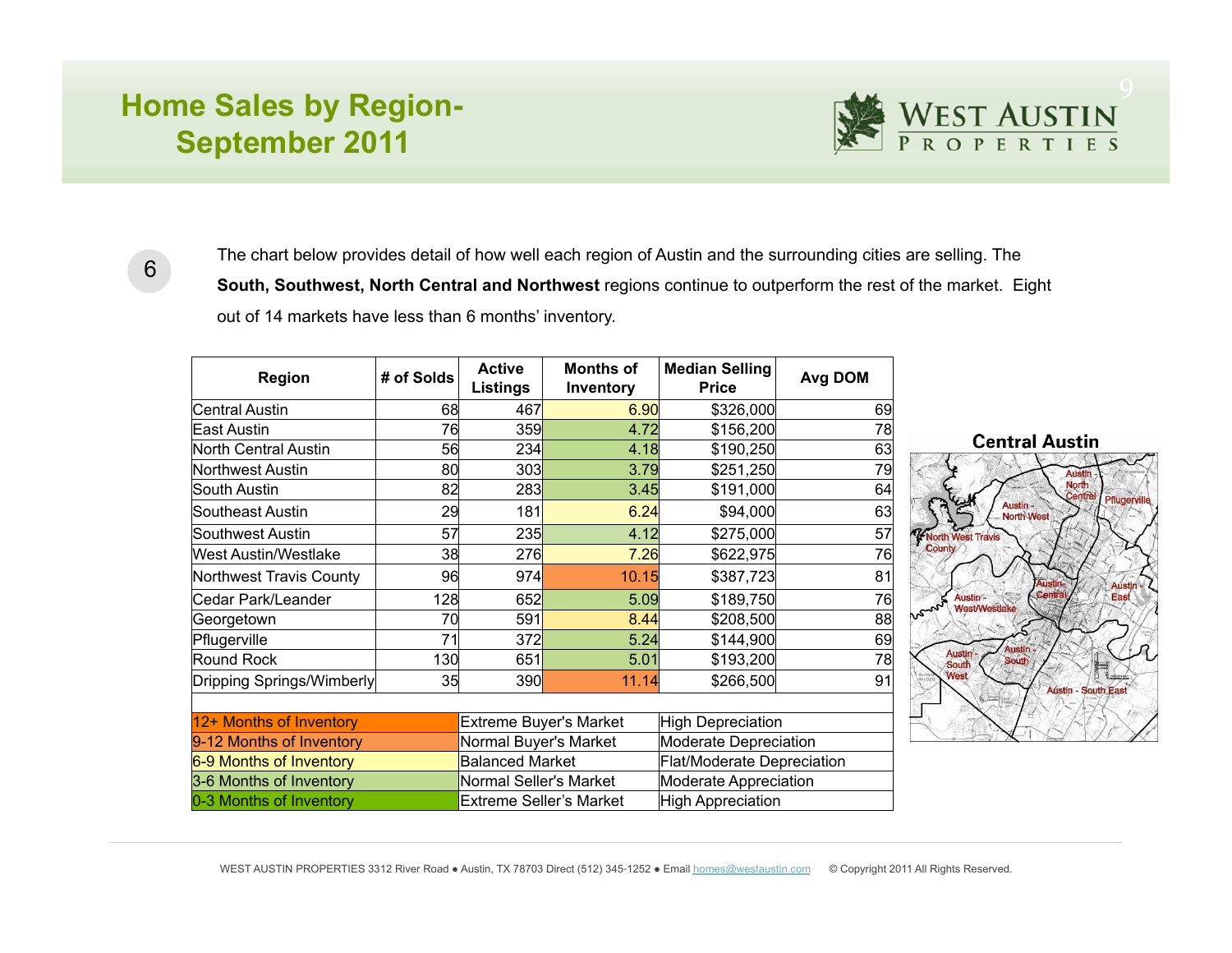# **Home Sales by Zip Code-September 2011**

7



The chart below provides detail of how well each Zip Code of Austin is selling.

There are quite a few zip codes with surging sales numbers. The Northwest and Southwest Austin zip codes are the strongest areas. Ten zip codes out of 17 have less than 6 months' of inventory.

| <b>Zip Code</b>                                                                       | # of Solds      | <b>Active</b><br><b>Listings</b> | <b>Months of</b><br>Inventory | <b>Median Sales price</b>        | Avg DOM                     | <b>Central Austin</b>       |  |
|---------------------------------------------------------------------------------------|-----------------|----------------------------------|-------------------------------|----------------------------------|-----------------------------|-----------------------------|--|
| 78701                                                                                 | 8               | 77                               | 9.63                          | \$322,000                        | 68                          | 78701                       |  |
| 78703                                                                                 | 10 <sup>1</sup> | 112                              | 11.20                         | \$606,600                        | 70                          | 78703                       |  |
| 78704                                                                                 | 20 <sup>°</sup> | 107                              | 5.35                          | \$362,500                        | 70                          | 78704<br>78705              |  |
| 78705                                                                                 | 3               | 13                               | 4.33                          | \$329,000                        | 86                          | 78731                       |  |
| 78717                                                                                 | 26              | 76                               | 2.93                          | \$232,145                        | 69                          |                             |  |
| 78727                                                                                 | 22              | 67                               | 3.05                          | \$203,700                        | 48                          | <b>Northwest Travis Co.</b> |  |
| 78730                                                                                 | 6               | 88                               | 14.67                         | \$709,500                        | 165                         | 78730                       |  |
| 78731                                                                                 | 14              | 96                               | 6.86                          | \$490,225                        | 43                          | 78732                       |  |
| 78732                                                                                 | 27              | 134                              | 4.96                          | \$435,000                        | 51                          | 78734                       |  |
| 78733                                                                                 | 5               | 57                               | 11.40                         | \$607,000                        | 44                          |                             |  |
| 78734                                                                                 | 11              | 207                              | 18.81                         | \$245,000                        | 63                          | <b>Southwest Austin</b>     |  |
| 78735                                                                                 |                 | 69                               | 9.86                          | \$320,000                        | 94                          | 78739                       |  |
| 78739                                                                                 | 20              | 54                               | 2.70                          | \$350,000                        | 43                          | 78749                       |  |
| 78746                                                                                 | 22              | 130                              | 5.91                          | \$783,050                        | 82                          | <b>Northwest Austin</b>     |  |
| 78749                                                                                 | 31              | 60                               | 1.94                          | \$230,000                        | 45                          | 78717                       |  |
| 78750                                                                                 | 19              | 75                               | 3.95                          | \$255,200                        | 81                          | 78727                       |  |
| 78759                                                                                 | 23              | 84                               | 3.65                          | \$315,000                        | 92                          | 78750<br>78759              |  |
|                                                                                       |                 |                                  |                               |                                  |                             |                             |  |
| 12+ Months of Inventory<br><b>Extreme Buyer's Market</b>                              |                 |                                  | <b>High Depreciation</b>      |                                  | <b>West Austin/Westlake</b> |                             |  |
| 9-12 Months of Inventory                                                              |                 | Normal Buyer's Market            |                               | Moderate Depreciation            |                             | 78733                       |  |
| 6-9 Months of Inventory                                                               |                 | <b>Balanced Market</b>           |                               | <b>Flat/Moderat Depreciation</b> |                             | 78735                       |  |
| 3-6 Months of Inventory                                                               |                 | Normal Seller's Market           |                               | Moderate Appreciation            |                             |                             |  |
| 0-3 Months of Inventory<br><b>High Appreciation</b><br><b>Extreme Seller's Market</b> |                 |                                  |                               |                                  |                             |                             |  |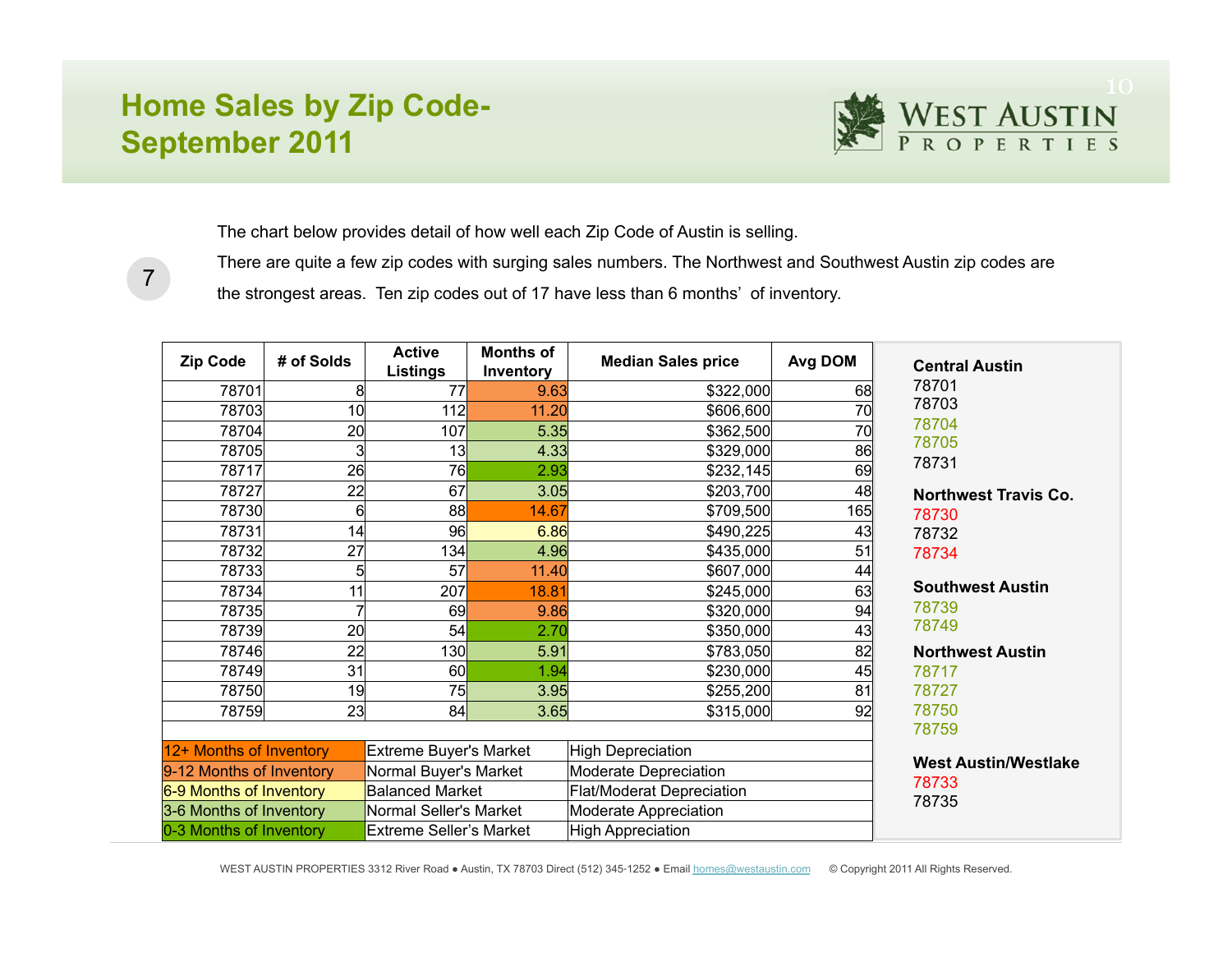### **Mortgage Rates - 11 Year Summary**





The above chart tracks mortgage rates for the past 11 years. As you can see, mortgage rates are at close to their lowest levels.

#### **CONFORMING**

30 Yr Fixed 4.00%

15 Yr Fixed 3.38%

**JUMBO** (over \$417K loan amount) 30 Yr Fixed 4.75% 30 Yr FHH 3.75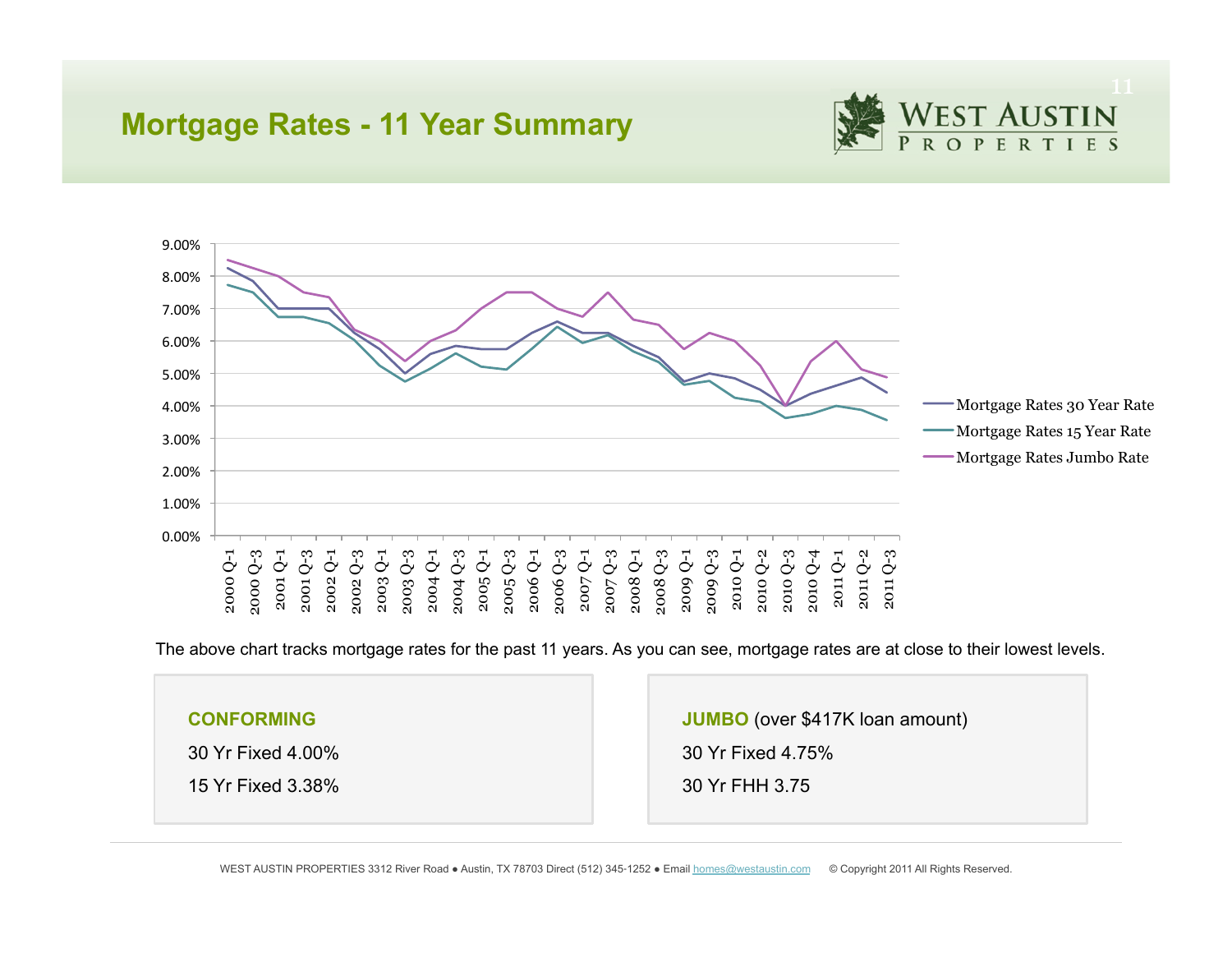### **Average and Median Sold 12 Year Summary**

WEST AUSTIN

8

The chart above follows the trend of average and median sales price per year. Last month the average sales price was **\$243,904. The median sold price was \$192,000 last month. The average** sales price is **down 9% and the median sales price is down 4% from one year ago.**

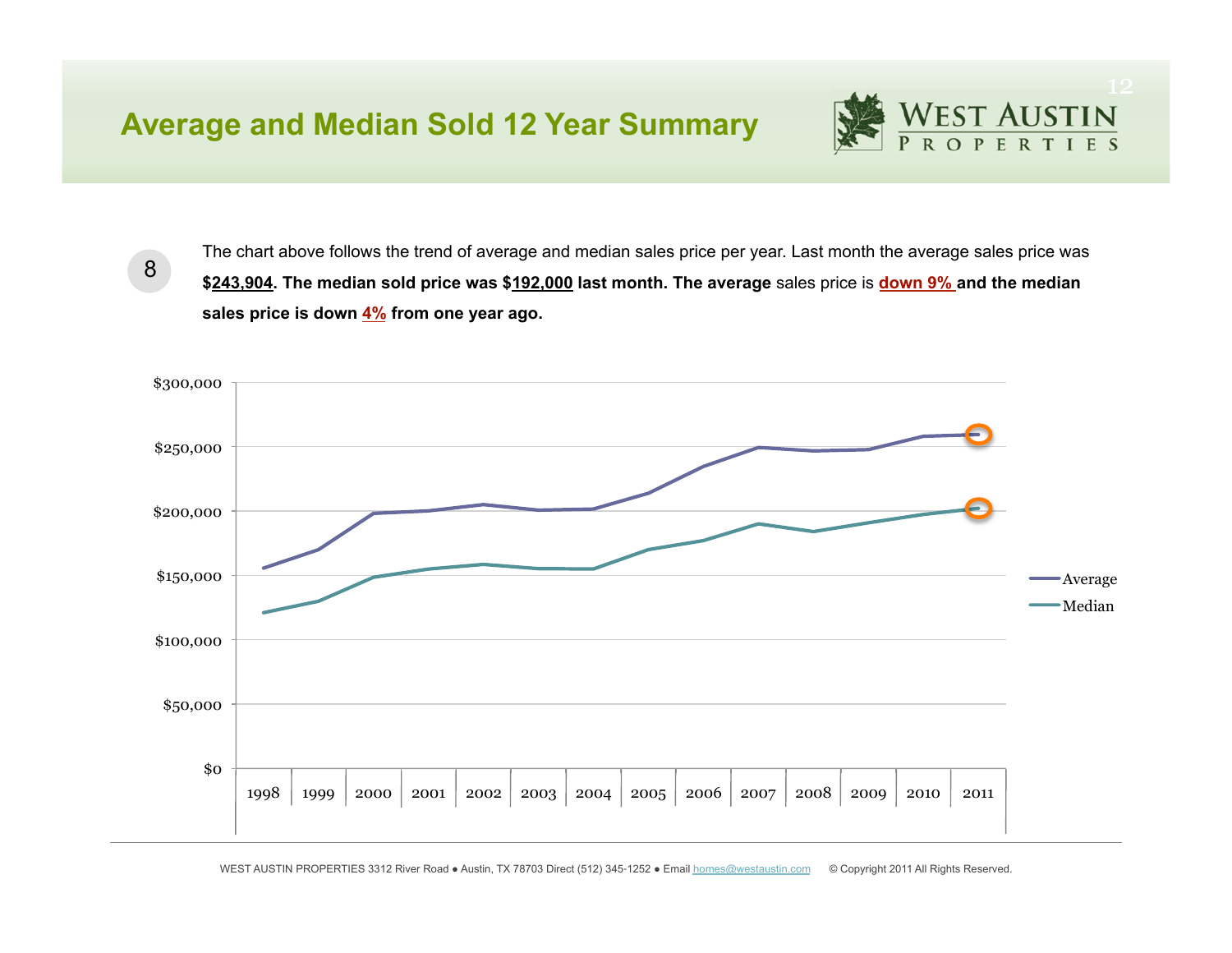### **Average Days on Market 2003-2011**



9

**Homes in July, August and September sold faster than anytime in the last 12 months, usually an indication that buyers are active in the market and sellers have become more realistic about the value of their homes. Of the homes that sold last month, the average amount of days they had been on the market was 78 days. This is fewer days than a year ago, and longer than in 2006 and2009.**